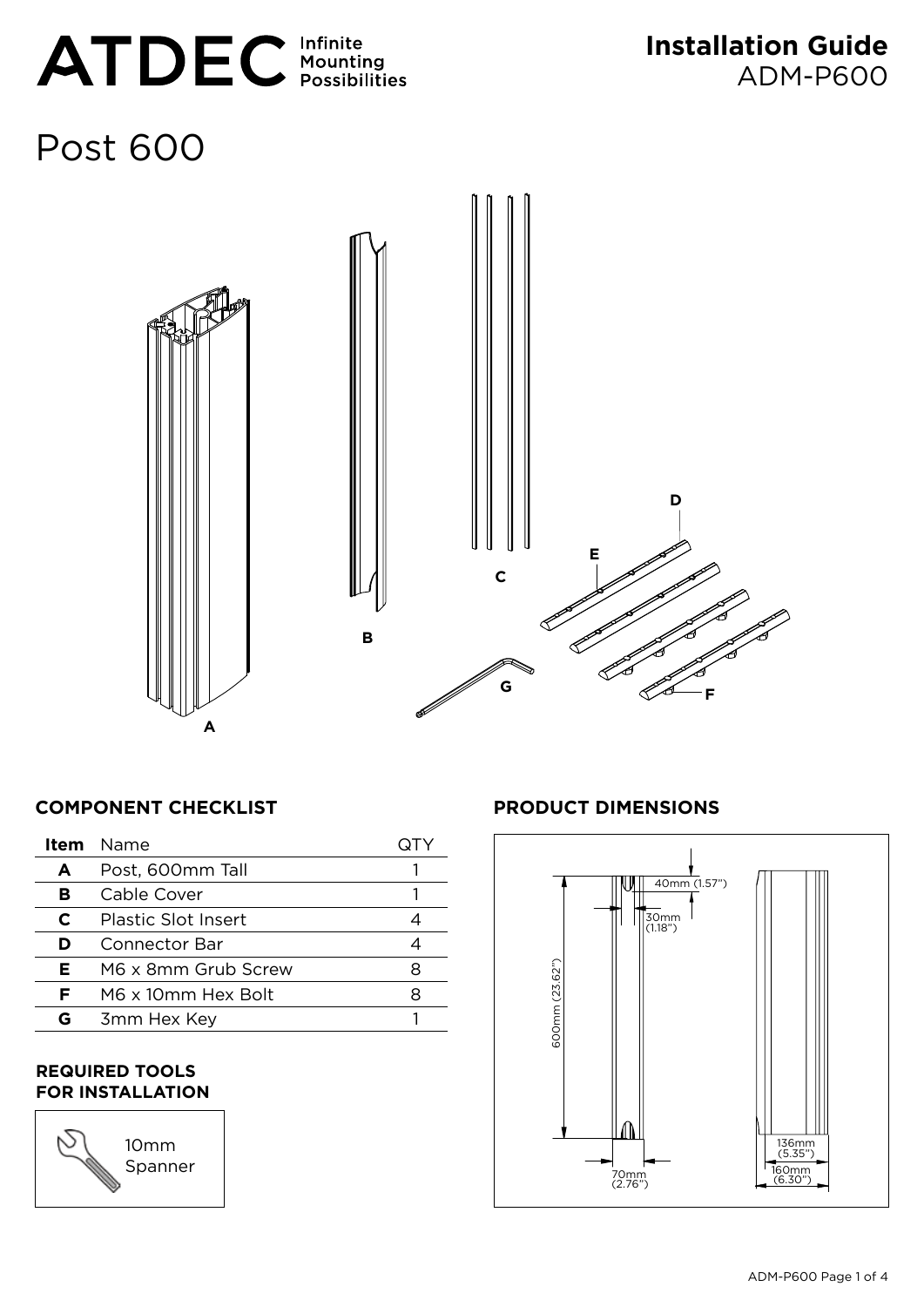# **INSTALLATION INSTRUCTION**

#### **Step 1.**

Insert the connector bars (part D) halfway into the non-threaded end of the lower post. The two connector bars with grub screws (part E) go in the front of the column and the 2 connector bars with hex bolts (part F) go in the back.

### **! IMPORTANT**

Connector bars should be inserted into the non-threaded end of the column.



# **Step 2.**

Join the posts together by sliding the 600mm column (part A) onto the connector bars (part D).

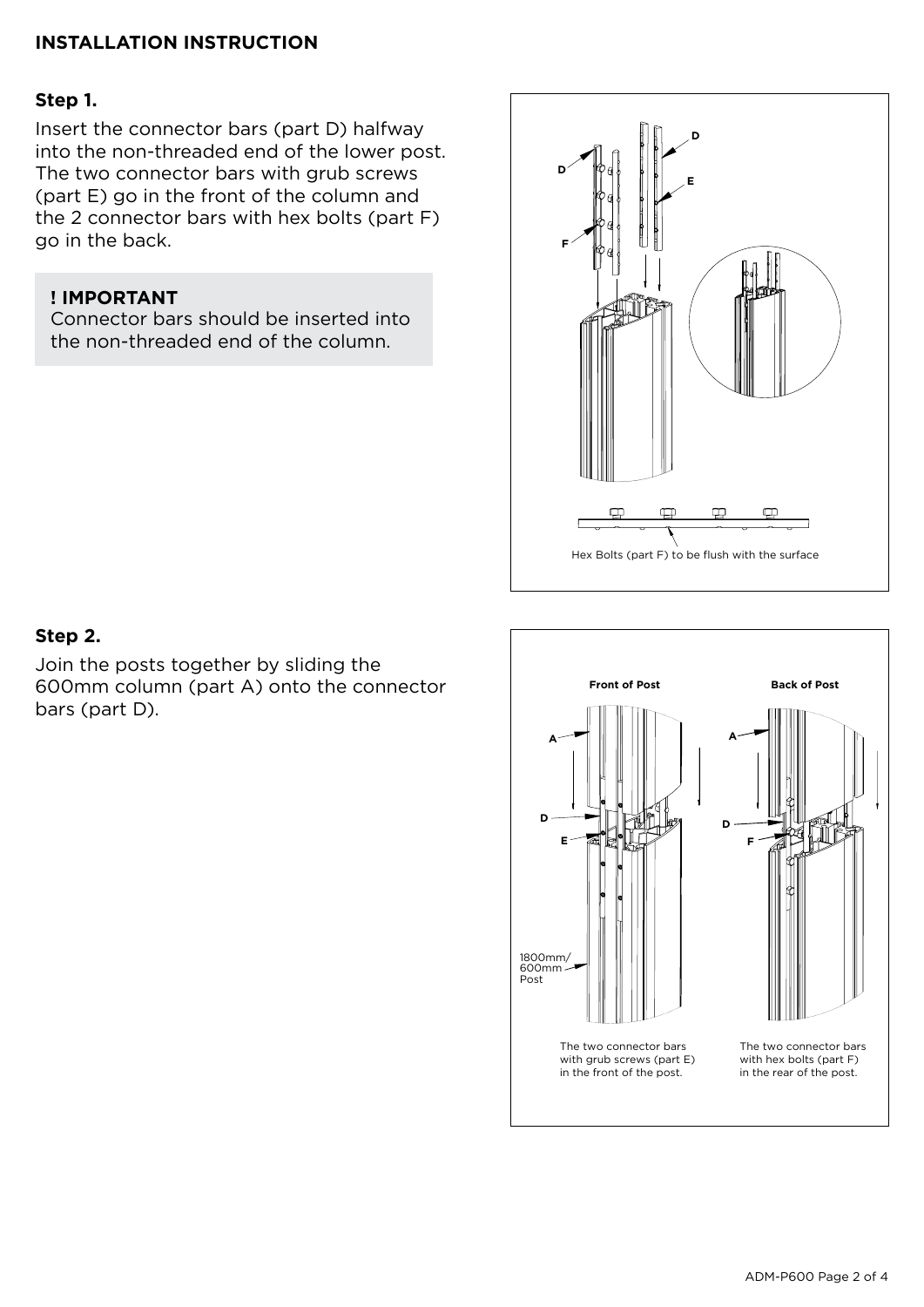# **Step 3.**

Tighten all grub screws (part E) on the front of the column using the hex key (part G). On rear of column tighten hex bolts (part F) by hand. Finish tightening using a 10mm spanner.





# **Step 4.**

Add cable cover (part B) and plastic slot inserts (part C) after installation is complete.